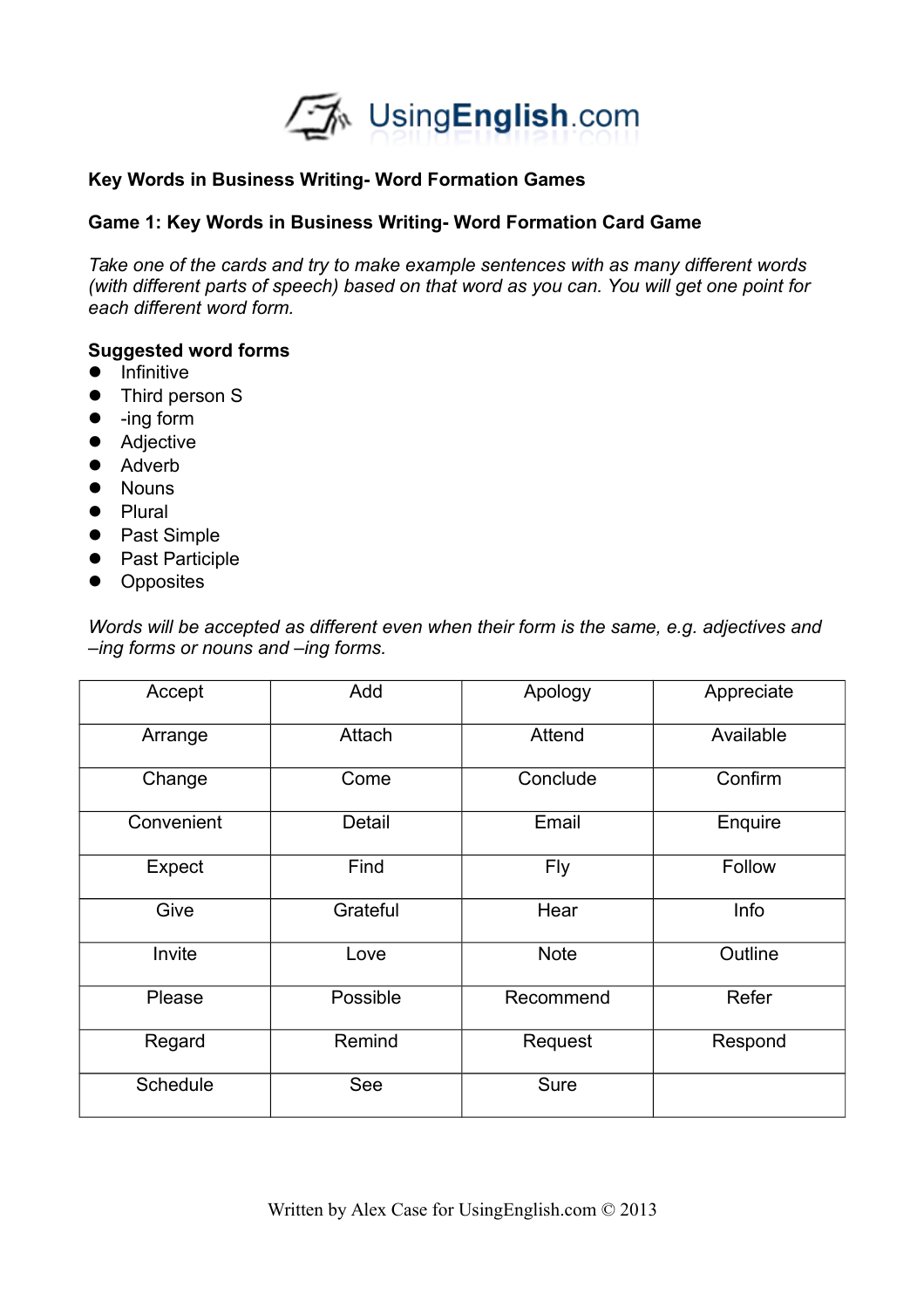

# **Key Words in Business Writing- Word Formation Games Game 2: Guess the key word from the business writing phrases with different forms**

## **Student A**

*Choose one of the words below and read out sentences with the base word missing until your partner guesses.*

- 1. **Accept**  Please accept our apologies for…/ The hotel accepts all major credit cards./ Any feedback you can give me on this would be gratefully accepted./ We are presently accepting applications for…/ Thank you for accepting our invitation to…/ I hope that is acceptable with you./ Unfortunately, the level of service we received was completely unacceptable.
- 2. **Add** Please let me know if there's anything I should add before I send it to the client./ I've added some visuals and headings to the PowerPoint./ In addition to the feedback by the attendees, we also surveyed the presenters./ Additions to your first draft are in red./ I would also like some additional information about…
- 3. **Apology**  I expect a full refund and a written apology./ Please accept our apologies for the delay in the promised update./ Apologies were received from Alex Case and Sam Smithson./ We would like to apologise in advance for any inconvenience this may cause.
- 4. **Appreciate**  I really appreciate all your help with this project./ All your help with this project is very much appreciated./ We would like to express our appreciation for your contributions to this project./ We are very appreciative of your contributions.
- 5. **Arrange**  Can we arrange a time to meet?**/** I will arrange for him to be available on the day you visit./ Sorry for the delay in arranging this./ I have arranged to visit one of your colleagues on Wed 25<sup>th</sup> March./ We hope this arrangement is acceptable with you.
- 6. **Attach**  Please find the report attached. / Please paste all information into the email rather than attaching documents. / As you can see from the attachment…
- 7. **Attend**  It would be our great pleasure if you could attend Mr Smith's retirement ceremony./ I'm attending the AGM on Monday./ We met when we both attended the Tokyo trade fair./ Your attendance at this event would be much appreciated./ The vast majority of attendees rated the workshop as "good" or "very good".
- 8. **Available**  I'll be very happy to meet you first thing on Tuesday morning, if you are available then./ The large meeting room is unavailable next week, so we'll hold the meeting in the free space./ Please let me know your availability in March./ Due to the unavailability of spare parts, we are reluctantly discontinuing…
- 9. **Change**  Can we change the venue of the meeting?/ Thanks for agreeing to the changes we suggested./ Thanks for changing the date of the meeting./ I've changed a few details, so can you have another look at it?/ The other details remain unchanged./ Due to changeable market conditions, we have decided to start with a lower profile partial launch.
- 10. **Come**  I've come up with some ideas for further improvements, detailed below./ How about also coming out for dinner after your other meetings finish?/ Thanks for coming to meet us last week./ How does your schedule look in the coming month?/ As you can imagine, this came as a complete surprise and was not something we could have prepared for./ About the upcoming sales conference,…/ I'm writing to you about the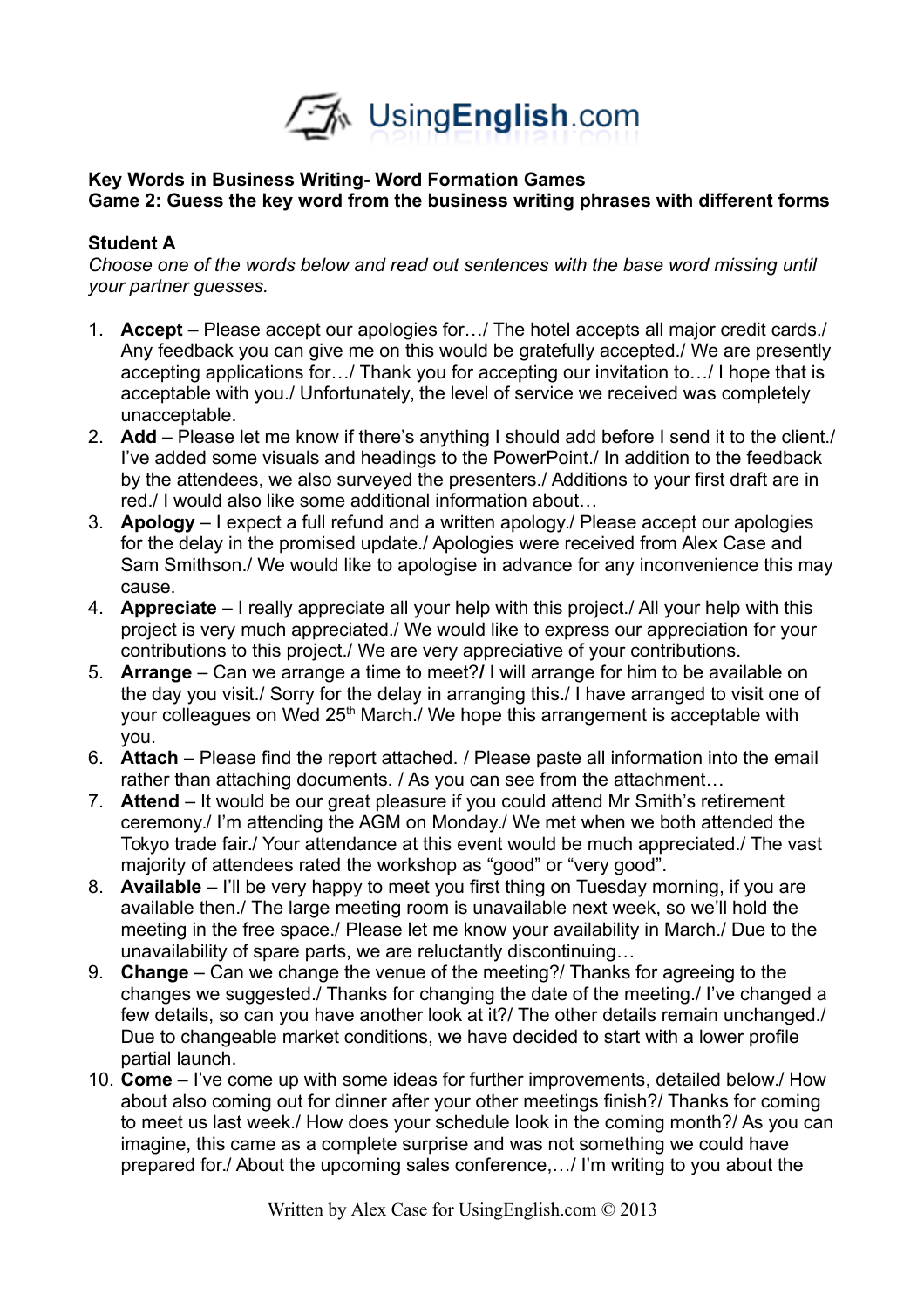

forthcoming changes in banking regulations in the EU.

- 11. **Conclude** To conclude the meeting, the chair…/ It can therefore be concluded that…/ In conclusion,…/ Although it is difficult to draw conclusions from such a small survey,…/ The initial results were rather in conclusive, but another larger survey will be conducted.
- 12. **Confirm**  We would like to confirm our interest in some kind of joint venture in the North Korean market./ FF confirmed that production would drop again this month./ Please send confirmation of bookings for the main meeting room by the end of the month./ There are unconfirmed reports of a lower than usual cocoa harvest this year in West Africa.
- 13. **Convenient**  Please let me know what dates are convenient for you./ The meeting will be held at 5pm Friday – sorry for the rather inconvenient time./ Please reply at your earliest convenience./ We would like to apologise for any inconvenience caused.
- 14. **Detail** Can you describe the issue in more detail?/ Can I have some more details on...?/ A few customers have contacted us detailing problems with the screen on model TT453./ Thank you for your detailed feedback on our proposal.
- 15. **Email** Thanks for your email yesterday./ As my many emails on the matter have yet to receive a satisfactory supply, I have contacted my lawyers about this matter./ I'm emailing you about the meeting on Tuesday afternoon./ I've emailed my boss about it and hope to get a reply soon.
- 16. **Enquire**  We would like to enquire whether you may be interested in…/ You also enquired about tailor-made versions./ Thank you for your enquiry about our services.**/**  Due to the number of enquiries about last year's special edition, we have decided to restart production.
- 17. **Expect**  I have sent your proposal to my boss and expect a reply any day now./ I have sent your proposal to my boss and am expecting a reply any day now.**/** The standard of the hotel was not what we expected from your chain./ As expected, the number of attendees did not quite reach that of last year./ The food did not in any way meet our high expectations./ Due to an unexpected delay by one of our suppliers,…
- 18. **Find**  Please find my CV attached./ I hope this email finds you well./ Thanks for finding the time to meet me at such short notice./ Our findings from the survey include: …/ We would like to comment on unfounded rumours on Twitter about…
- 19. **Fly**  Well, I have a meeting in ten minutes so must fly./ Has it really been two years? Time flies, doesn't it?/ I'm afraid I will be flying abroad on that day./ Your flight details are attached.
- 20. **Follow** More details will follow shortly./ Please see the following list for details./ I'm a bit busy on Thursday of that week, but I'm free the following day./ Our publication has a large online following, but the print edition…/ The meeting will be followed by drinks in a nearby Japanese-style pub./ Many of our Twitter followers have commented that…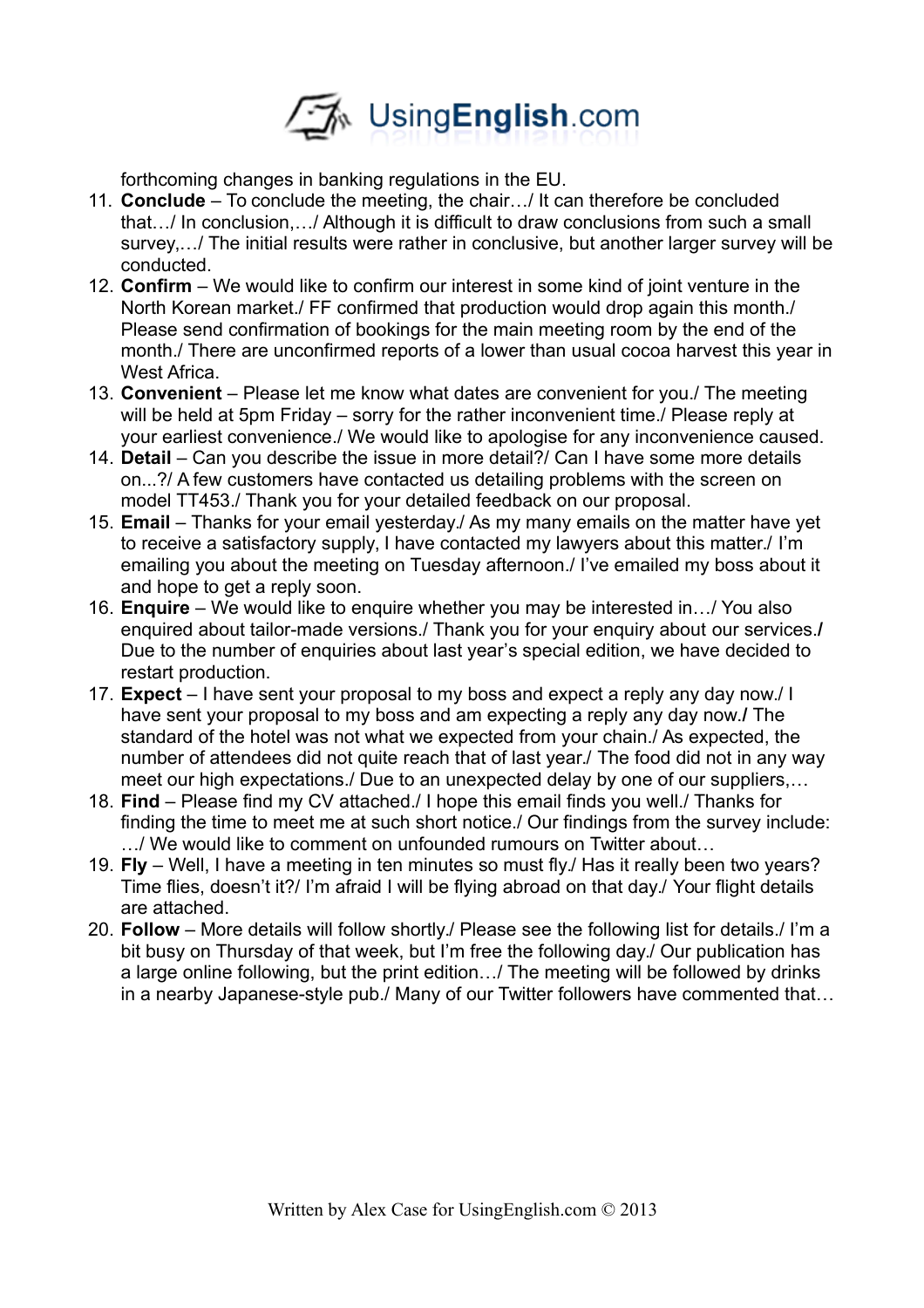

#### **Key words in business writing Word formation games Game 2: Guess the key word from the business writing phrases with different forms Student B**

*Choose one of the words below and read out sentences with the base word missing until your partner guesses.*

- 21. **Give**  Can you give me some more information about…?/ Thanks for giving me extra time to finish this./ Due to the reasons (which are) given above,…/ The respondents gave several reasons for losing interest in our products, including…/ Despite our initial misgivings,…
- 22. **Grateful** We are very grateful to you for all your help./ Any feedback you can give me on this would be gratefully accepted./ We would like to express our gratitude for all your help with…
- 23. **Hear** (I) hope to hear from you soon./ I look forward to hearing from you (soon)./ As you have probably heard, the department will be undergoing some major changes./ This unheard of series of events led to…
- 24. **Info** If you need any more info, just let me know./ We regret to inform you that…/ We have been informed that customers are complaining online about your new model./ Thanks for informing us of your absence./ If you need any further information, please do not hesitate to contact me./ We are sorry to hear that you were misinformed about…/ Despite this online misinformation,…
- 25. **Invite**  We would like to invite you to…/ Thanks for inviting me to…/ We are inviting experts in this area to take part./ We have been invited to organize a meeting for…/ Thanks for your invitation to…/
- 26. **Love** Lots of love/ I'd love to. Where shall we meet?/ I would have loved to, but…/ Thanks for your hospitality when I visited last month. I had a lovely time.
- 27. **Note** This is just a quick note to say…/ Please note that…/ We have noted your disagreement with this proposal and will take that into account in our discussions./ There has been a notable increase in…/ Noteworthy contributions from the attendees included…
- 28. **Outline** Please find attached an outline of next year's conference./ Can you outline the issues that need to be discussed in our next teleconference?/ Our main objections to this proposal are outlined below./ Please fill in the attached form, outlining exactly what occurred and the time frame involved.
- 29. **Please** –If you need any further information, please do not hesitate to contact me at any time./ I would be very pleased to meet you next week if that is convenient for you./ We were rather displeased with the changes in your hotel in the years since we last visited./ It would be our great pleasure if you could attend Mr Smith's retirement ceremony./ I would like to express my displeasure with the recent changes in…
- 30. **Possible** We will look into this and get back to you as soon as possible./ Could you possibly…?/ Is there any possibility of…?/ Due to the impossibility of changing everyone's schedules at such short notice,…